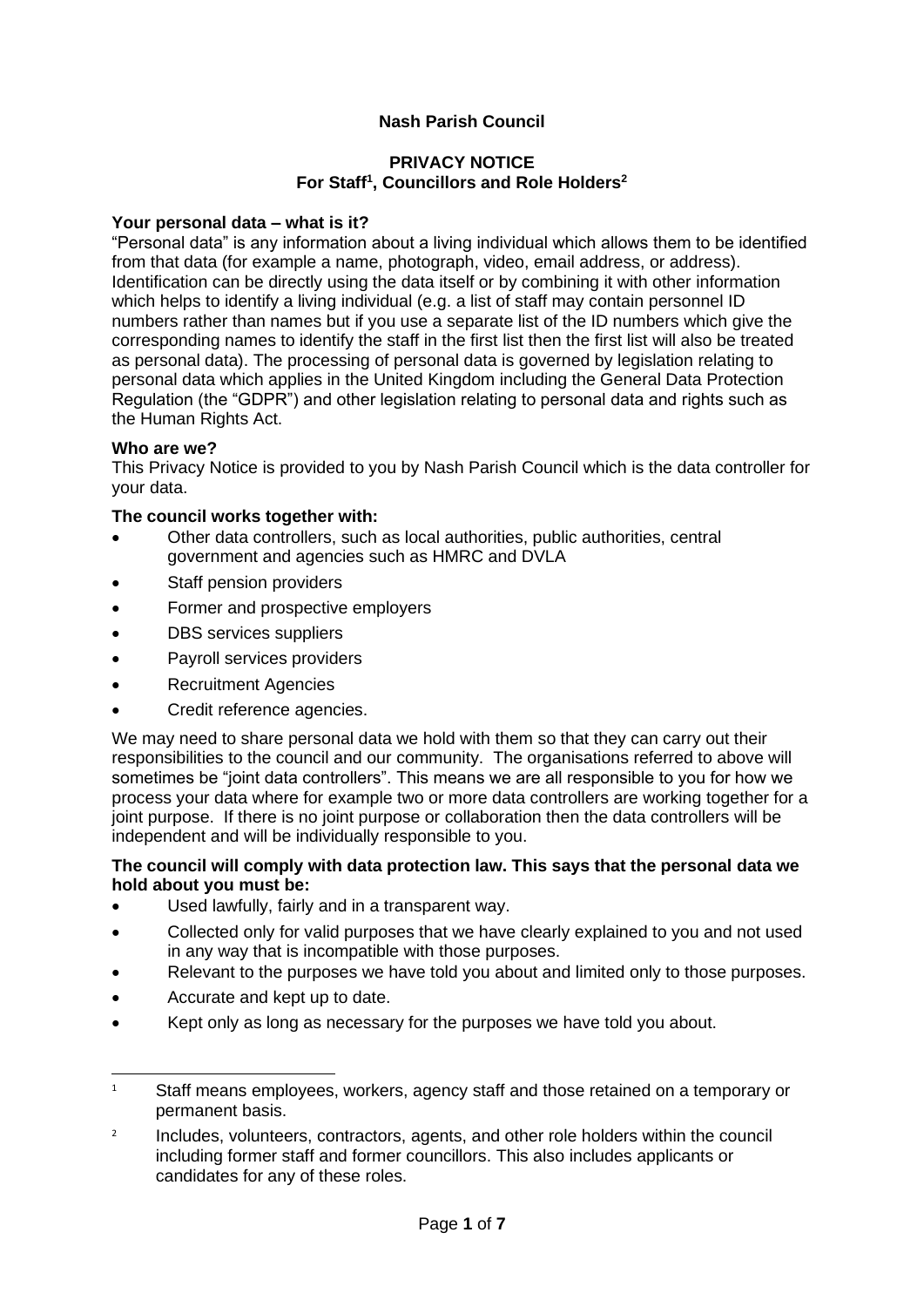• Kept and destroyed securely including ensuring that appropriate technical and security measures are in place to protect your personal data to protect personal data from loss, misuse, unauthorised access and disclosure.

# **What data do we process?**

- Names, titles, and aliases, photographs.
- Start date / leaving date.
- Contact details such as telephone numbers, addresses, and email addresses.
- Where they are relevant to our legal obligations, or where you provide them to us, we may process information such as gender, age, date of birth, marital status, nationality, education/work history, academic/professional qualifications, employment details, hobbies, family composition, and dependants.
- Non-financial identifiers such as passport numbers, driving licence numbers, vehicle registration numbers, taxpayer identification numbers, staff identification numbers, tax reference codes, and national insurance numbers.
- Financial identifiers such as bank account numbers, payment card numbers, payment/transaction identifiers, policy numbers, and claim numbers.
- Financial information such as National Insurance number, pay and pay records, tax code, tax and benefits contributions, expenses claimed.
- Other operational personal data created, obtained, or otherwise processed in the course of carrying out our activities, including but not limited to, CCTV footage, recordings of telephone conversations, IP addresses and website visit histories, logs of visitors, and logs of accidents, injuries and insurance claims.
- Next of kin and emergency contact information.
- Recruitment information (including copies of right to work documentation, references and other information included in a CV or cover letter or as part of the application process and referral source (e.g., agency, staff referral).
- Location of employment or workplace.
- Other staff data (not covered above) including; level, performance management information, languages and proficiency; licences/certificates, immigration status; employment status; information for disciplinary and grievance proceedings; and personal biographies.
- CCTV footage and other information obtained through electronic means such as swipe card records.
- Information about your use of our information and communications systems.

# **We use your personal data for some or all of the following purposes:**

Please note: We need all the categories of personal data in the list above primarily to allow us to perform our contract with you and to enable us to comply with legal obligations.

- Making a decision about your recruitment or appointment.
- Determining the terms on which you work for us.
- Checking you are legally entitled to work in the UK.
- Paying you and, if you are an employee, deducting tax and National Insurance contributions.
- Providing any contractual benefits to you.
- Liaising with your pension provider.
- Administering the contract we have entered into with you.
- Management and planning, including accounting and auditing.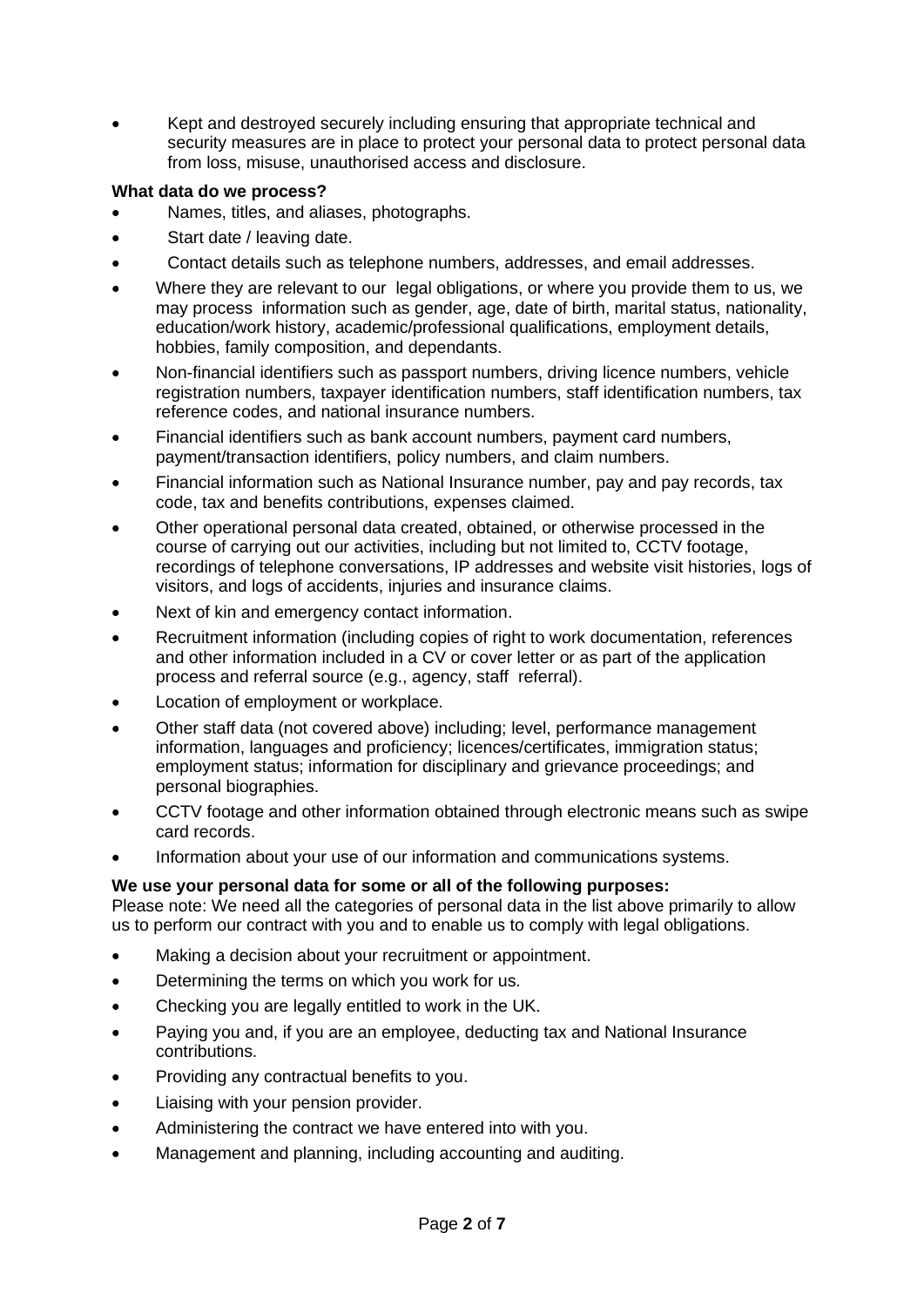- Conducting performance reviews, managing performance and determining performance requirements.
- Making decisions about salary reviews and compensation.
- Assessing qualifications for a particular job or task, including decisions about promotions.
- Conducting grievance or disciplinary proceedings.
- Making decisions about your continued employment or engagement.
- Making arrangements for the termination of our working relationship.
- Education, training and development requirements.
- Dealing with legal disputes involving you, including accidents at work.
- Ascertaining your fitness to work.
- Managing sickness absence.
- Complying with health and safety obligations.
- To prevent fraud.
- To monitor your use of our information and communication systems to ensure compliance with our IT policies.
- To ensure network and information security, including preventing unauthorised access to our computer and electronic communications systems and preventing malicious software distribution.
- To conduct data analytics studies to review and better understand employee retention and attrition rates.
- Equal opportunities monitoring.
- To undertake activity consistent with our statutory functions and powers including any delegated functions.
- To maintain our own accounts and records.
- To seek your views or comments.
- To process a job application.
- To administer councillors' interests.
- To provide a reference.

Our processing may also include the use of CCTV systems for monitoring purposes.

Some of the above grounds for processing will overlap and there may be several grounds which justify our use of your personal data.

We will only use your personal data when the law allows us to. Most commonly, we will use your personal data in the following circumstances:

- Where we need to perform the contract we have entered into with you.
- Where we need to comply with a legal obligation.

We may also use your personal data in the following situations, which are likely to be rare:

- Where we need to protect your interests (or someone else's interests).
- Where it is needed in the public interest [or for official purposes].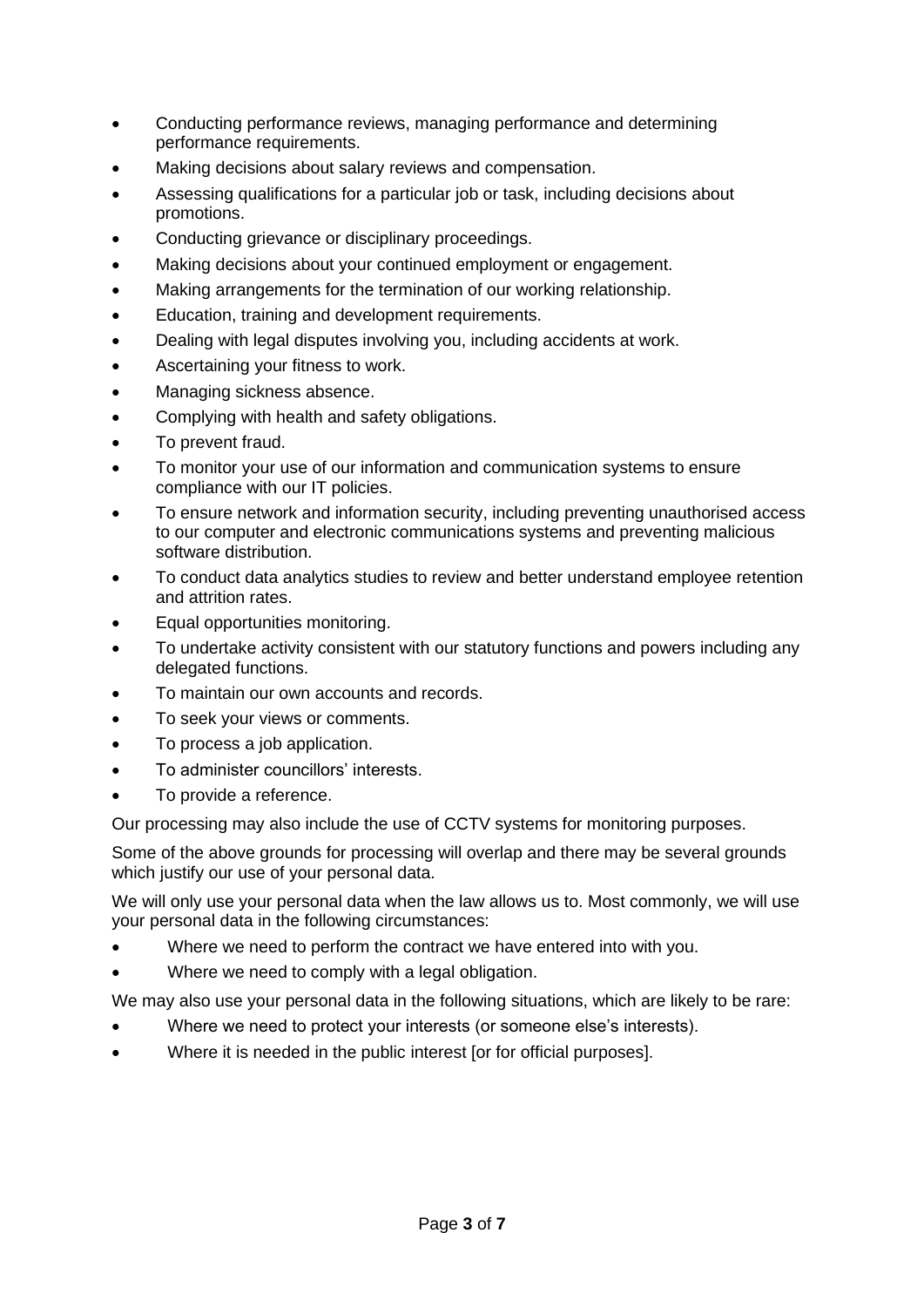### **How we use sensitive personal data**

- We may process sensitive personal data relating to staff, councillors and role holders including, as appropriate:
	- $\triangleright$  information about your physical or mental health or condition in order to monitor sick leave and take decisions on your fitness for work.
	- $\triangleright$  your racial or ethnic origin or religious or similar information in order to monitor compliance with equal opportunities legislation.
	- ➢ in order to comply with legal requirements and obligations to third parties.
- These types of data are described in the GDPR as "Special categories of data" and require higher levels of protection. We need to have further justification for collecting, storing and using this type of personal data.
- We may process special categories of personal data in the following circumstances:
	- $\triangleright$  In limited circumstances, with your explicit written consent.<br>  $\triangleright$  Where we need to carry out our legal obligations.
	- $\triangleright$  Where we need to carry out our legal obligations.<br> $\triangleright$  Where it is needed in the public interest, such as t
	- Where it is needed in the public interest, such as for equal opportunities monitoring or in relation to our pension scheme.
	- $\triangleright$  Where it is needed to assess your working capacity on health grounds, subject to appropriate confidentiality safeguards.
- Less commonly, we may process this type of personal data where it is needed in relation to legal claims or where it is needed to protect your interests (or someone else's interests) and you are not capable of giving your consent, or where you have already made the information public.

### **Do we need your consent to process your sensitive personal data?**

- We do not need your consent if we use your sensitive personal data in accordance with our rights and obligations in the field of employment and social security law.
- In limited circumstances, we may approach you for your written consent to allow us to process certain sensitive personal data. If we do so, we will provide you with full details of the personal data that we would like and the reason we need it, so that you can carefully consider whether you wish to consent.
- You should be aware that it is not a condition of your contract with us that you agree to any request for consent from us.

### **Information about criminal convictions**

- We may only use personal data relating to criminal convictions where the law allows us to do so. This will usually be where such processing is necessary to carry out our obligations and provided we do so in line with our data protection policy.
- Less commonly, we may use personal data relating to criminal convictions where it is necessary in relation to legal claims, where it is necessary to protect your interests (or someone else's interests) and you are not capable of giving your consent, or where you have already made the information public.

### **What is the legal basis for processing your personal data?**

Some of our processing is necessary for compliance with a legal obligation.

We may also process data if it is necessary for the performance of a contract with you, or to take steps to enter into a contract.

We will also process your data in order to assist you in fulfilling your role in the council including administrative support or if processing is necessary for compliance with a legal obligation.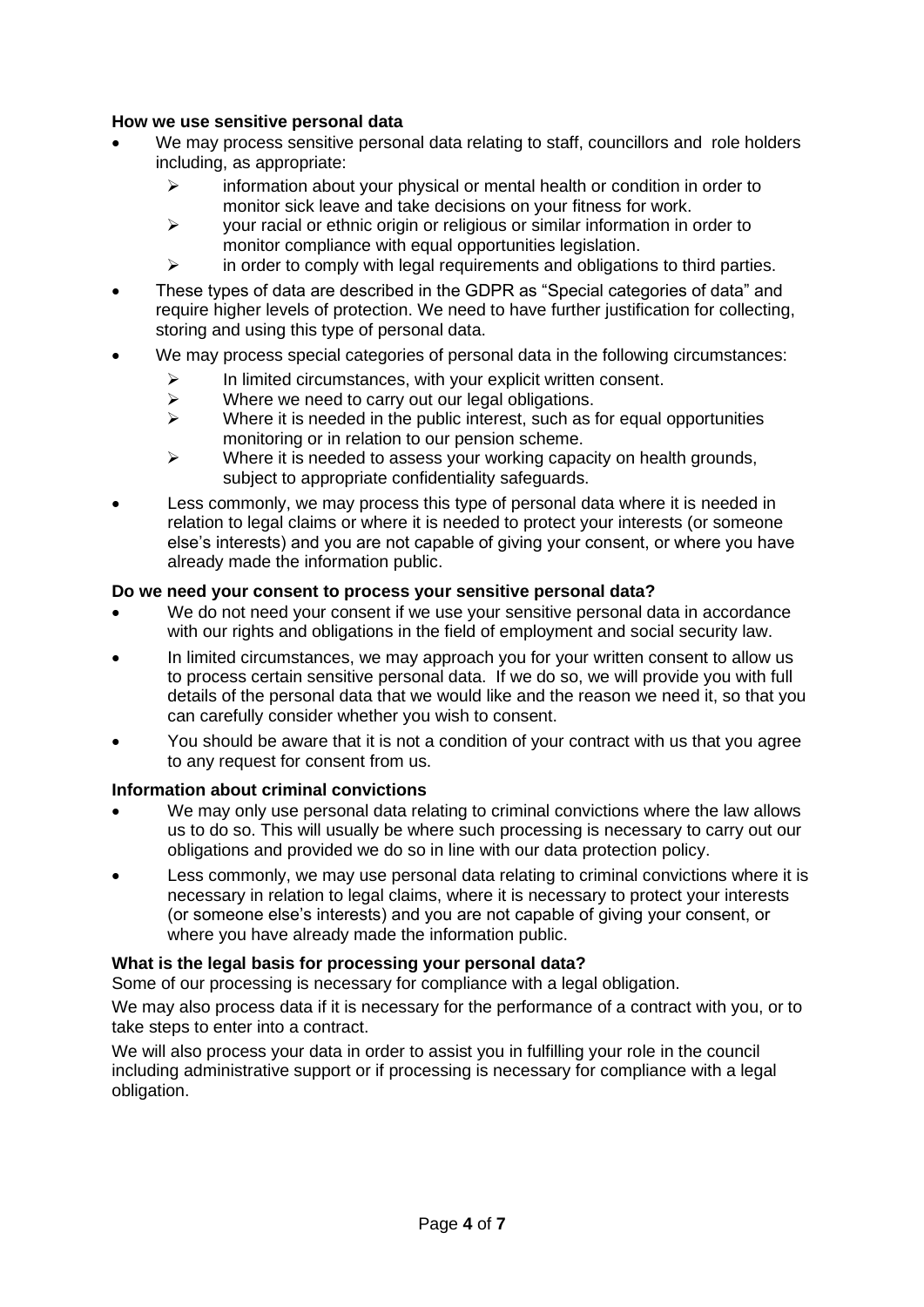## **Sharing your personal data**

Your personal data will only be shared with third parties including other data controllers where it is necessary for the performance of the data controllers' tasks or where you first give us your prior consent. It is likely that we will need to share your data with

- Our agents, suppliers and contractors. For example, we may ask a commercial provider to manage our HR/ payroll functions , or to maintain our database software.
- Other persons or organisations operating within local community.
- Other data controllers, such as local authorities, public authorities, central government and agencies such as HMRC and DVLA.
- Staff pension providers.
- Former and prospective employers.
- DBS services suppliers.
- Payroll services providers.
- Recruitment agencies.
- Credit reference agencies
- Professional advisors.
- Trade unions or employee representatives.

### **How long do we keep your personal data?**

We will keep some records permanently if we are legally required to do so. We may keep some other records for an extended period of time. For example, it is currently best practice to keep financial records for a minimum period of 8 years to support HMRC audits or provide tax information. We may have legal obligations to retain some data in connection with our statutory obligations as a public authority. The council is permitted to retain data in order to defend or pursue claims. In some cases the law imposes a time limit for such claims (for example 3 years for personal injury claims or 6 years for contract claims). We will retain some personal data for this purpose as long as we believe it is necessary to be able to defend or pursue a claim. In general, we will endeavour to keep data only for as long as we need it. This means that we will delete it when it is no longer needed.

#### **Your responsibilities**

It is important that the personal data we hold about you is accurate and current. Please keep us informed if your personal data changes during your working relationship with us.

### **Your rights in connection with personal data**

You have the following rights with respect to your personal data:

When exercising any of the rights listed below, in order to process your request, we may need to verify your identity for your security. In such cases we will need you to respond with proof of your identity before you can exercise these rights.

- **1 The right to access personal data we hold on you**
	- At any point you can contact us to request the personal data we hold on you as well as why we have that personal data, who has access to the personal data and where we obtained the personal data from. Once we have received your request, we will respond within one month.
	- There are no fees or charges for the first request but additional requests for the same personal data or requests which are manifestly unfounded or excessive may be subject to an administrative fee.

### **2 The right to correct and update the personal data we hold on you**

If the data we hold on you is out of date, incomplete or incorrect, you can inform us, and your data will be updated.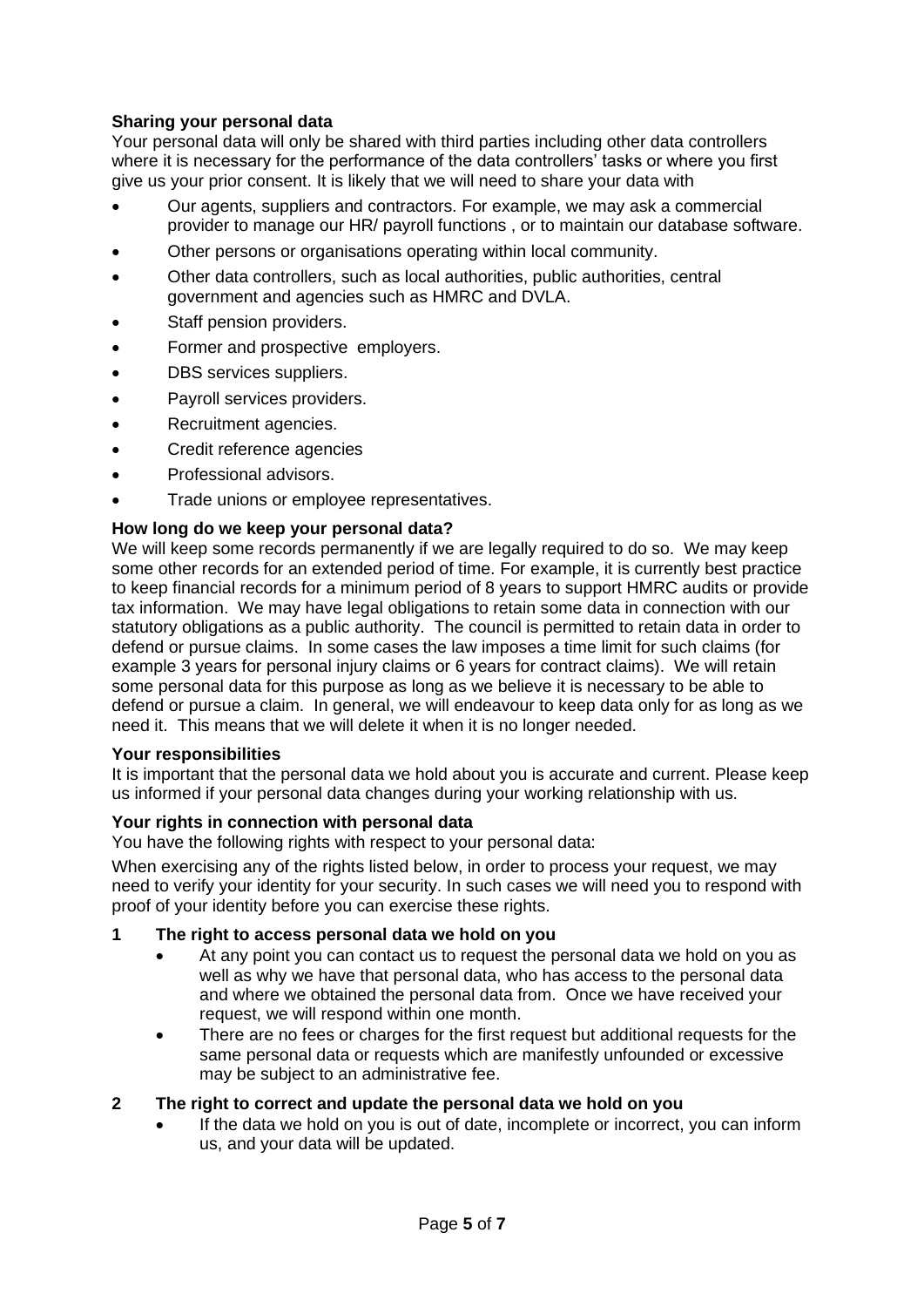## **3 The right to have your personal data erased**

- If you feel that we should no longer be using your personal data or that we are unlawfully using your personal data, you can request that we erase the personal data we hold.
- When we receive your request we will confirm whether the personal data has been deleted or the reason why it cannot be deleted (for example because we need it for to comply with a legal obligation).

### **4 The right to object to processing of your personal data or to restrict it to certain purposes only**

• You have the right to request that we stop processing your personal data or ask us to restrict processing. Upon receiving the request we will contact you and let you know if we are able to comply or if we have a legal obligation to continue to process your data.

### **5 The right to data portability**

- You have the right to request that we transfer some of your data to another controller. We will comply with your request, where it is feasible to do so, within one month of receiving your request.
- **6 The right to withdraw your consent to the processing at any time for any processing of data to which consent was obtained**
	- You can withdraw your consent easily by telephone, email, or by post (see contact details below).

### **7 The right to lodge a complaint with the Information Commissioner's Office.**

• You can contact the Information Commissioners Office on 0303 123 1113 or email https://ico.org.uk/global/contact-us/email/ or at the Information Commissioner's Office

Wycliffe House, Water Lane, Wilmslow, Cheshire SK9 5AF.

### **Transfer of data abroad**

Any personal data transferred to countries or territories outside the European Economic Area ("EEA") will only be placed on systems complying with measures giving equivalent protection of personal rights either through international agreements or contracts approved by the European Union. Our website is also accessible from overseas so on occasion some personal date may be accessed from overseas.

### **Further processing**

If we wish to use your personal data for a new purpose, not covered by this Privacy Notice, then we will provide you with a new notice explaining this new use prior to commencing the processing and setting out the relevant purposes and processing conditions. Where and whenever necessary, we will seek your prior consent to the new processing, if we start to use your personal data for a purpose not mentioned in this notice.

#### **Changes to this notice**

We keep this Privacy Notice under regular review. It was last updated in February 2018.